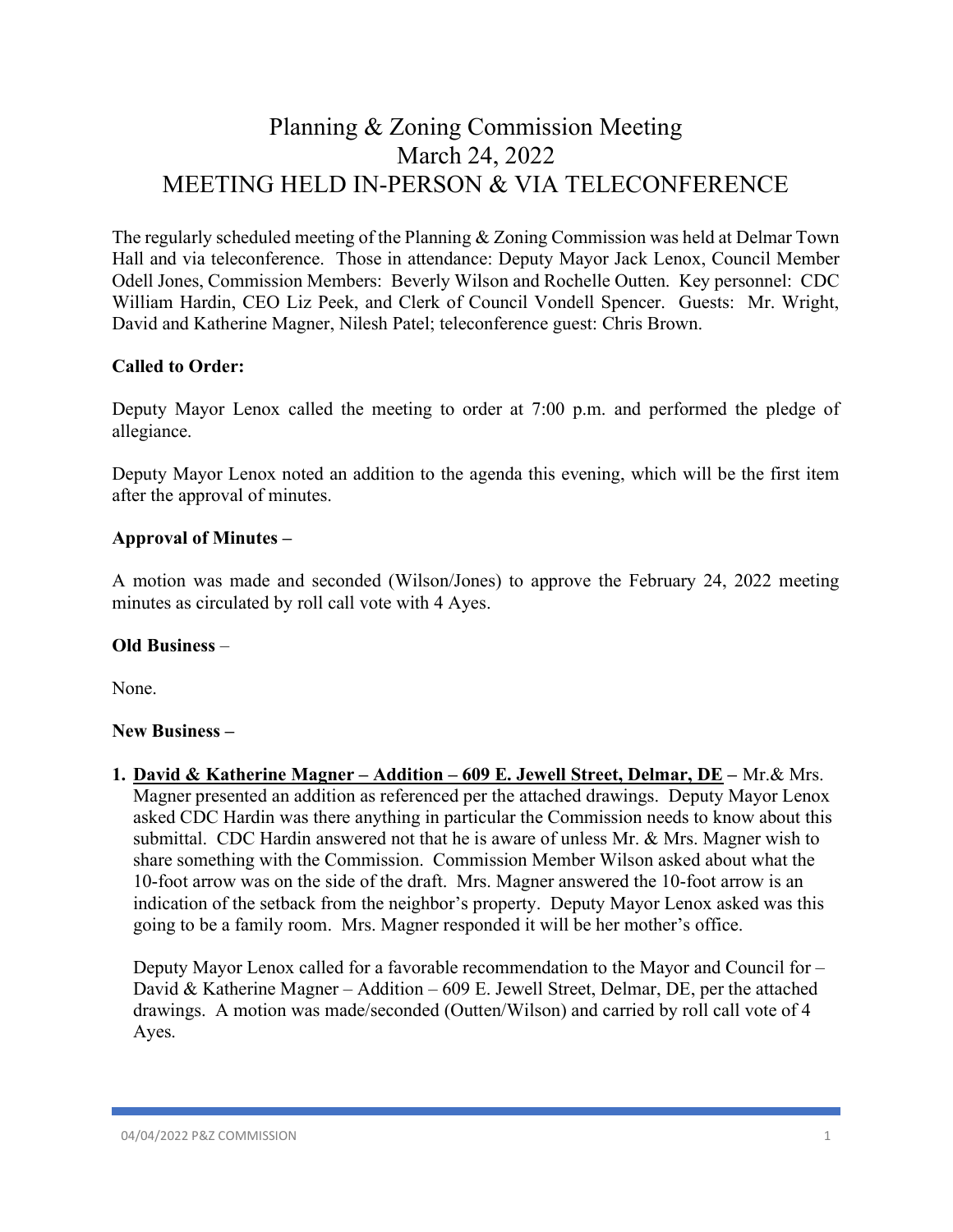# 2. Dana Wright – New Porch Patio – Lot 389, 9346 Mulligan Way, Delmar, MD – Mr. Wright presented a new porch patio as referenced per the attached drawings. Deputy Mayor Lenox mentioned that Mr. Wright had the approval from the HOA on the design. Deputy Mayor Lenox said the discussion is what shows as the 8-foot side setback will become 10. So, the entire deck moves inward. Mr. Wright responded yes; the whole thing will move over 2 feet to make sure it's not an issue. Deputy Mayor Lenox further said so the 11 foot is probably going to be extended as well if you keep that right angle on the back of it. Mr. Wright said yes everything would just shift. The property actually goes into a little bit of an odd shape on that side. Deputy Mayor Lenox replied yes and the house as well. Commission Member Wilson asked is this property in Wood Creek. She then recalled that some of those houses, maybe the new houses, don't have zero lot lines, those are just the old ones. Mr. Wright replied yes, he has six or eight months in on this particular house. CDC Hardin said he believed Mulligan Way is 10 feet, but he would have to verify.

Deputy Mayor Lenox called for a favorable recommendation to the Mayor and Commissioners for – Dana Wright – New Porch Patio – Lot 389, 9346 Mulligan Way, Delmar, MD, as proposed with the conditions that the setback on the southern property line be increased to a minimum of 10 feet, the structures fit within the setback line and a new survey with the new plan be submitted. A motion was made/seconded (Jones/Wilson) and carried by roll call vote of 4 Ayes.

3. Brock Parker/Parker and Associates – New Home Build – 63A, 9101 New Bridge Drive, Delmar, MD – Mr. Nilesh Patel presented a new home build as referenced per the attached drawings. Deputy Mayor Lenox mentioned a site plan, and front as well as end elevations have been submitted for the new home.

Deputy Mayor Lenox asked was there anything on the property right now. Mr. Patel answered no. He further asked were two lots being combined. Mr. Patel further answered yes. Mr. Patel mentioned there was a question about the driveway, he explained where the driveway is on the site plan. Commission Member Outten asked was this an R-2. CDC Hardin answered it's an R-2 in Bridgewood Estates.

Deputy Mayor Lenox questioned if there is anything on a corner lot that the Commission should know about. CDC Hardin responded the setbacks are 15 on the side for the corner lot; the rear and the front stay the same. Commission Member Wilson asked did the rear setback change on the corner lot. CDC Hardin further responded no. CDC Hardin explained the residential zones both R-1 and R-2 are going to be 32 feet unless there has been an exception given as in some of the Wood Creek situations. Mr. Patel inquired about an exception. Commission Member Wilson explained he would have to go in front of the Board of Zoning Appeals.

 Mr. Patel said he just combined the lots. He asked what are the chances of subdividing the lot again because the way the Commission is suggesting the house is not going to fit, so he might as well just subdivide the lot. Commission Member Outten explained when he combined the lots the setbacks were changed. She also explained he should consider talking to his engineer before subdividing his lot and explained which setbacks would have to changed.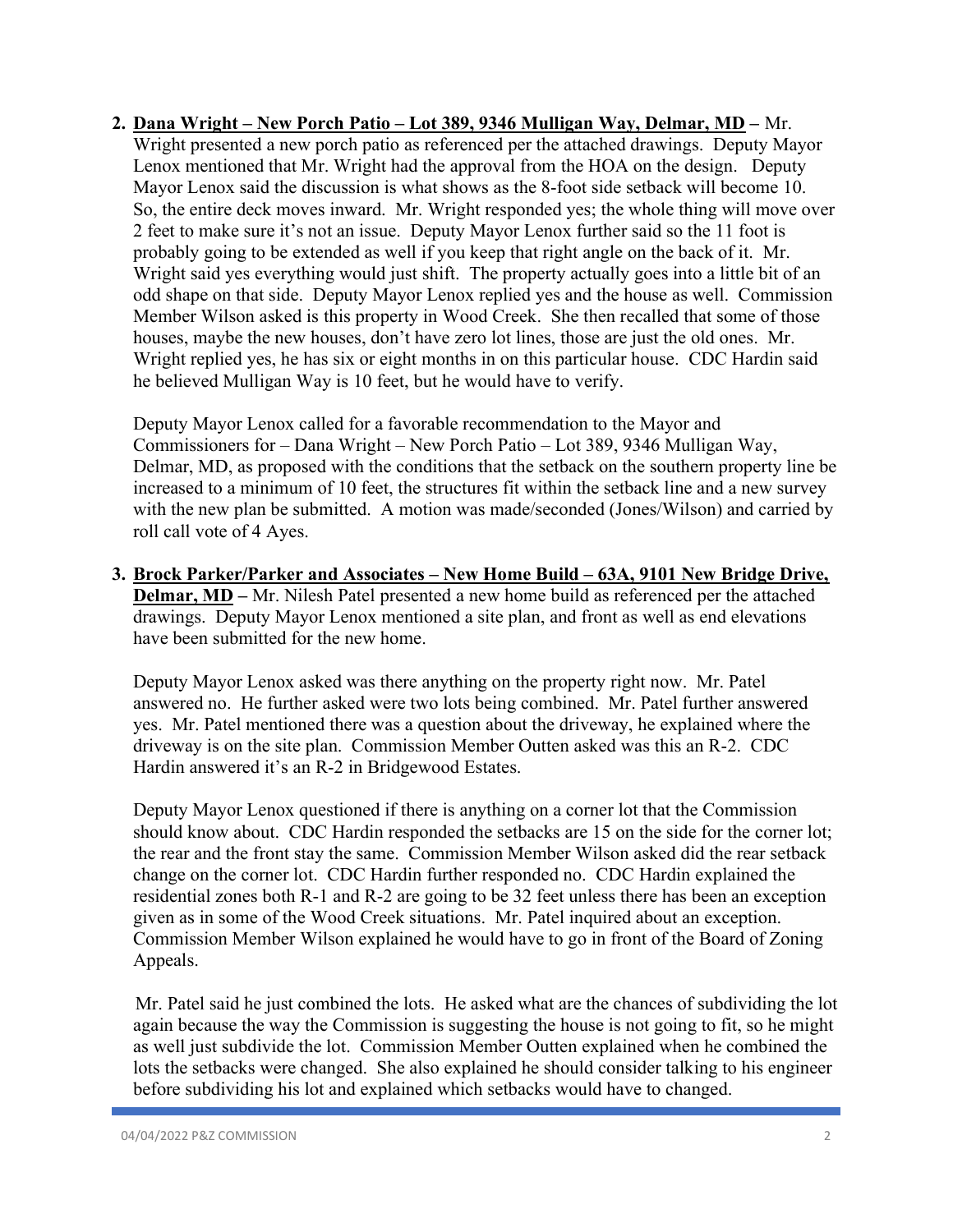Deputy Mayor Lenox inquired if the two lots comply with the current standards. Mr. Patel replied he thought so. Commission Member Outten commented it was standard per R-2. CDC Hardin added he thought they were buildable lots before they were combined; he thought the intent in combining them was to build this bigger house but it would still require configuration of a house that would fit on those spots even after combining them. Mr. Patel responded if he subdivided them again, he is aware that it would have to go the county but this Commission has a say in it as well. CDC Hardin responded the submittal would have to come back through the same process as it did when Mr. Patel combined them. Commission Member Wilson suggested for Mr. Patel to talk to his engineer. Deputy Mayor Lenox said the arguments would probably have to do with the shape of the property and at the same time it's two houses for one. Mr. Patel mentioned it took him a year and a half just to get this done and if this doesn't work, he might as well subdivide them. He further said talk to Brock Parker about the alternative as discussed. Commission Member Outten explained who the three members of the Maryland Board of Appeals are.

 Mr. Patel asked would Brock Parker get any information from this meeting or would CDC Hardin be in contact with Mr. Parker. CDC Hardin answered once he receives the disposition yes, he could talk to him and let him know. Mr. Patel commented Mr. Parker should have known this was a problem. CDC Hardin agreed, the site plan is different; there are two properties, it was actually submitted for sediment and soil conservation as opposed to a site plan that we are accustomed to seeing. Deputy Mayor Lenox said it just appears much more detailed then normally. It appears that it is not in compliance with the zoning. Mr. Patel commented he will talk to his engineer's tomorrow. Commission Member Wilson informed Mr. Patel that he does have the option of withdrawing his application tonight but he would have to come back if he redesigns the house. Mr. Patel responded he is not going to do that. Commission Member Outten asked was the lot behind him built yet. Mr. Patel answered no.

 Deputy Mayor Lenox called for a motion to table – Brock Parker/Parker and Associates – New Home Build – 63A, 9101 New Bridge Drive, Delmar, MD. A motion was made/seconded (Jones/Wilson) and carried by roll call vote of 4 Ayes.

4. Chris Brown/Ryan Homes – New Home Build – Wood Creek/Allegheny – Lot 387, 9342 Mulligan Way, Delmar, MD – Ms. Brown presented a new home build as referenced per the attached drawings. Commission Member Wilson mentioned there is a vacant lot on one side and a Hudson on the other; this Allegheny is an Elevation A.

Deputy Mayor Lenox called for a favorable recommendation to the Mayor and Commissioners for – Chris Brown/Ryan Homes – New Home Build – Wood Creek/Allegheny – Lot 387, 9342 Mulligan Way, Delmar, MD, per the attached drawings. A motion was made/seconded (Wilson/Jones) and carried by roll call vote of 4 Ayes.

5. Chris Brown/Ryan Homes – New Home Build – Wood Creek/Hudson – Lot 338 A, 9373 Mulligan Way, Delmar, MD – Ms. Brown presented a new home build as referenced per the